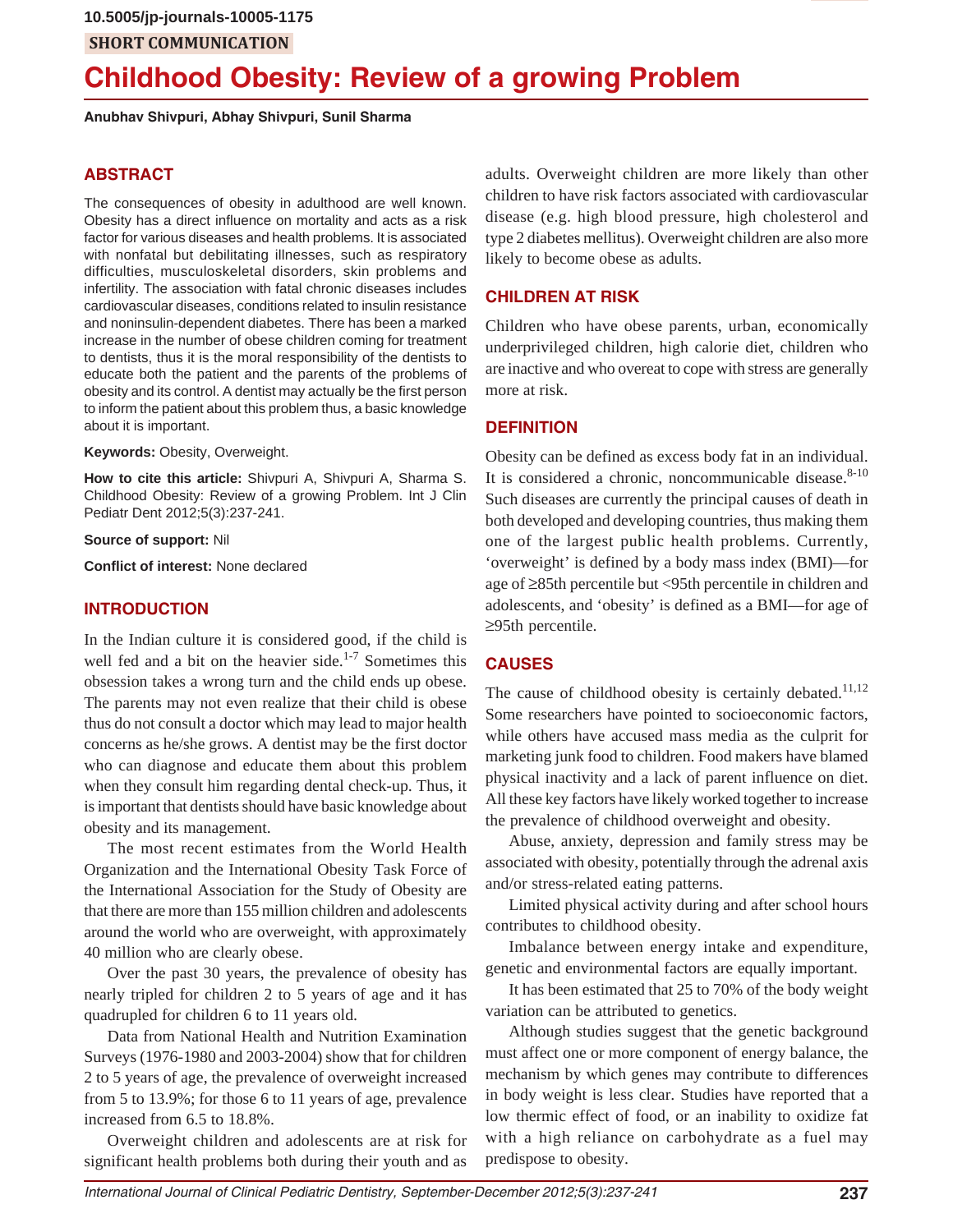In humans, autosomal recessive mutations in the genes for leptin, the leptin receptor, prohormone convertase 1 (PC1), and POMC, have been shown to lead to early onset obesity.

*Pathologic causes:* Hypothyroidism, Cushing's syndrome, leptin deficiency, etc.

*Drugs:* Few drug also lead to obesity, e.g. lithium, cortisone, valproate, mood stabilizers (elavil, xerostat), antipsychotics (chlorpromazine, ergenyl), migraine medicines (sandomigran), etc.

# **PATHOPHYSIOLOGY OF OBESITY**

The fundamental cause of obesity is a greater imbalance between energy intake and expenditure than is expected for normal growth and development.<sup>6,13</sup> Usually, this occurs over a period of time and in the presence of a susceptible genetic background and environmental factors. Epigenetic factors, defined as the changes in gene function that do not relate to changes in DNA sequence, begin *in utero* also contribute. Infants of diabetic mothers and of mothers who smoke during pregnancy have increased risk of subsequent obesity. Infant feeding practices may also play a role, particularly a shortened period of breastfeeding. A reduced amount of sleep during infancy is another potential risk factor for obesity. Some medications have been clearly demonstrated to cause excess weight gain.

# **CONSEQUENCES OF CHILDHOOD OBESITY**

The increasing prevalence and severity of obesity in children and adolescents have resulted in a higher prevalence of comorbid conditions, including high blood pressure, early development of atherosclerosis, type 2 diabetes mellitus, nonalcoholic fatty liver disease, polycystic ovary disorder and disordered breathing during sleep.6,14 These complications can occur both in the short-term and in the longterm. Some complications, such as type 2 diabetes mellitus, previously thought to only occur in adulthood have now been shown to occur in children and adolescents. The obesity epidemic might shorten the life span of the current generation of children.

## **PRESENTATION**

Gaining weight rapidly, awkward appearance, lethargic, breathless on exertion, snoring, small genital size or prominent breasts in boys comprises the typical appearance of an obese child.

Compared with children at a normal weight, overweight children are 70 to 80% more likely to be overweight in adulthood.

# **CLINICAL EVALUATION**

Evaluation of obesity begins with calculation of BMI, which has clinical validity because it correlates with adiposity,

adult adiposity, cardiovascular risk factors and long-term mortality.<sup>6,15-20</sup>

Current definitions use the 85th percentile to define overweight and the 95th percentile to define obesity.

Details of diet and eating habits, activity patterns, duration of TV viewing, mental development, school performance, height, weight, abdominal/hip circumference, fat distribution are necessary for finding the root cause.

The increasing prevalence of obesity in children seems to be associated with an increased prevalence of obstructive sleep apnea syndrome (OSAS) in children. Possible pathophysiological mechanisms contributing to this association include the following: Adenotonsillar hypertrophy due to increased somatic growth, increased critical airway closing pressure, altered chest wall mechanics and abnormalities of ventilatory control.

## **INVESTIGATIONS**

## **Guided by Clinical Presentation**

A biochemical prole and a full blood count are useful as a baseline.21 Fasting plasma glucose and lipid prole should be done to exclude diabetes and dyslipidemia and serumfree thyroxine and thyroid stimulating hormone to exclude hypothyroidism. An electrocardiogram should be done in view of the high prevalence of hypertension and cardiovascular disease in obesity. Further investigations will depend on the degree of clinical suspicion of underlying (for example, Cushing's disease). The measurement of plasma leptin is not routinely indicated but may be useful in suspected cases of leptin deficiency or in severe lipodystrophy. Young patients with features of monogenic forms of obesity should be referred to a specialist center for further investigations.

## **COMPLICATIONS**

- *Psychosocial:* Poor self-esteem, anxiety, depression, eating disorders, social isolation.<sup>35</sup>
- *Endocrinal:* Insulin resistance, type 2 diabetes, early puberty.
- *Cardiovascular:* High blood pressure, high cholesterol, advanced vascular ages, early onset atherosclerosis.
- *Pulmonary:* Sleep apnea, asthma, exercise intolerance.
- *Gastrointestinal:* Fatty liver, gallstones, constipation, cirrhosis.
- *Musculoskeletal:* Blount's disease, back pain.

# **MANAGEMENT**

- Depends on age, severity, underlying cause
- *Infants <2 years age:* Urgent thyroid evaluation, avoid severe calorie restriction
- Children <7 years with no other health concerns, aim at weight maintenance rather than weight loss.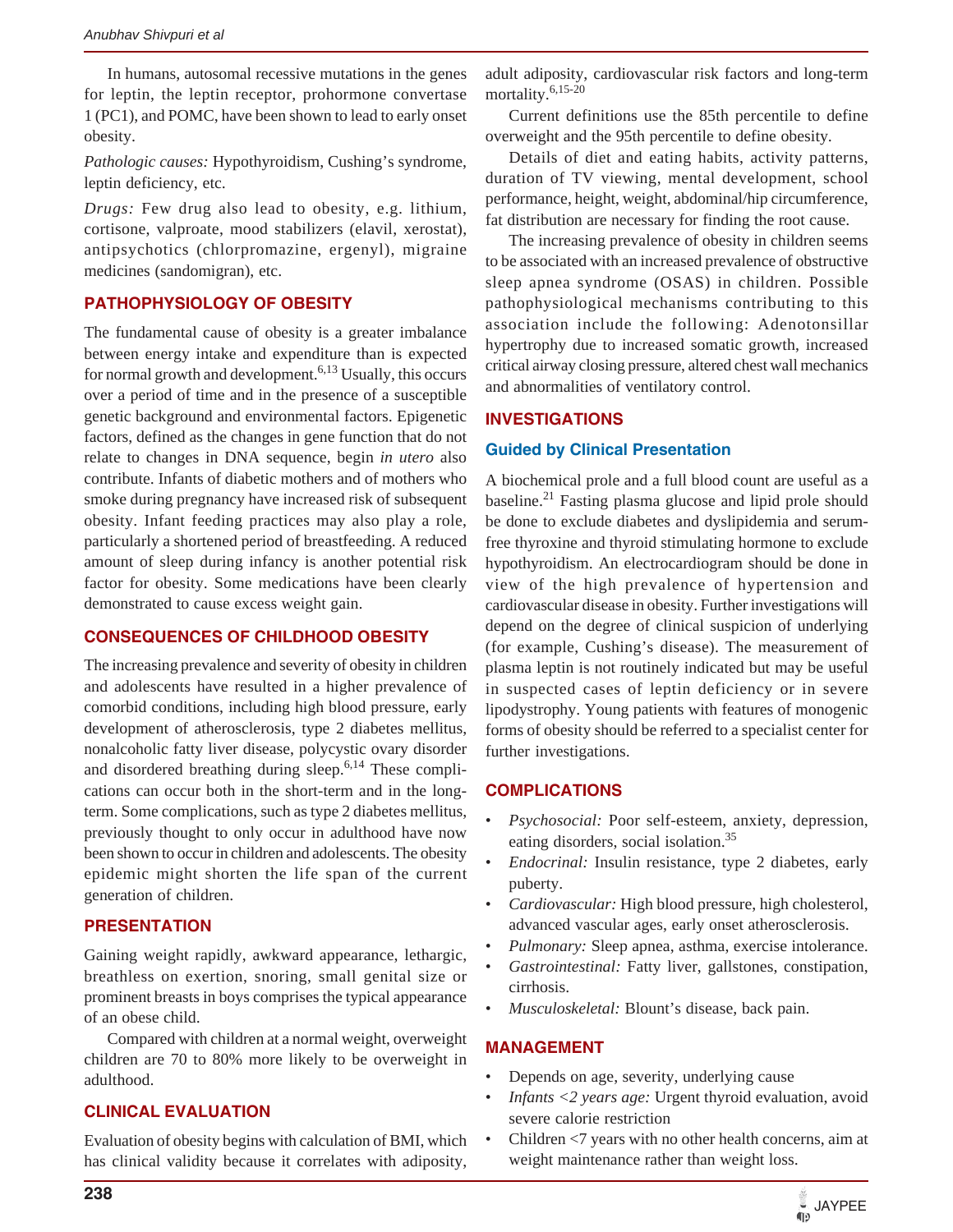#### **Diet**

Balanced diet, adequate fiber, plenty of fluids, avoid calorie dense foods.6,22-26

A high-fiber, low-fat diet has been shown to reduce overweight/obesity in women. High-fiber diets can reduce low-density lipoprotein cholesterol, increase postmeal satiety and decrease subsequent hunger.

The American Heart Association dietary guidelines for children recommend the inclusion of fiber-rich foods, including fruits, vegetables, whole grains and legumes. An increase in fruits and vegetables can help reduce consumption of energy-dense foods.

Encourage foods with low glycemic index (fruits, salads, whole wheat products).

Dietary factors that promote obesity include high-calorie beverages (sugared soft drinks or fruit juice), energy-dense foods (fast foods, snack foods), excess refined carbohydrates, excess dietary fat and large portion sizes. The increase in the prevalence of obesity has coincided with an increase in portion sizes of foods both inside and outside the home, which suggests that larger portions may play a role in the obesity epidemic. Nutritional factors inherent in fast food, such as low levels of dietary fiber, high palatability, high energy density, high fat content, high glycemic load and high content of sugar in liquid form, may promote excess energy intake. To outline a dietary treatment plan and to provide adequate education, counseling by a health professional with expertize in dietary management is often required. The use of a qualified and experienced health professional, preferably a registered dietitian, for dietary counseling and to implement an optimal dietary plan for achieving and maintaining a healthy body weight is recommended.

Weight loss should be slow and steady  $\frac{1}{2}$  kg per week/ month.

Do not allow eating in front of TV.

#### **Exercise**

The benefits of exercise in the management of pediatric obesity are cumulative.27-30 Overtime, consistent exercise will result in a multitude of metabolic and physiological benefits by promoting weight loss through increased energy expenditure and possibly through inhibition of food intake. Physical activity also helps maintain a desirable weight and helps reduce risk factors for cardiovascular disease, as shown in recent studies in children. Frequent vigorous exercise periods have been shown to be associated with decreased abdominal fat in youth. Recently, strength training was shown to be an independent predictor of lower insulin resistance in children.

The compliance is better, if activity is enjoyable– swimming, dancing and sports.

Initially low impact, moderate intensity exercise should be started to avoid injuries. As fitness improves time and intensity built-up. Gyms and supervized programs useful for adolescents,

stairs instead of lifts, walking for errands, etc. are helpful. Exercise for overweight children should be appropriate to their specific physiological and metabolic condition.

#### **Parenting Skills**

Parents should be a role model. $31$  Family-based behavioral interventions are the most widely studied types of intervention, with evidence of long-term success among 8- to 12-year-old children.

Keep undesirable foods out of home, reduce frequency of eating out.

Zero calorie reward (hug, praise, sticker, fancy pen) should be given on compliance.

Limit household screen time: TV, computer games to <2 hours a day.

#### **New Techniques**

ETIOBE: This e-health platform is an e-therapy system for the treatment of obesity, aimed at improving treatment adherence and promoting the mechanisms of self-control in patients, to obtain weight loss maintenance and to prevent relapse by establishing healthy lifestyle habits.<sup>32</sup> ETIOBE is composed of three different applications, the clinician support system (CSS), the home support system (HSS) and the mobile support system (MSS). The use of new information and communication technologies (ICT) can help clinicians to improve the effectiveness of weight loss treatments, especially in the case of children and to achieve designated treatment goals.

#### **Pharmacological Treatment**

The available pharmacological agents for weight loss include orlistat (a lipase inhibitor that prevents absorption of dietary fat from the gut) and sibutramine (an inhibitor of serotonin, norepinephrine and dopamine reuptake).  $33,35-38$ 

While there is evidence for modest effectiveness of orlistat and sibutramine when combined with lifestyle intervention, treatment with these medications is associated with more adverse effects than lifestyle intervention alone.

Sibutramine, a serotonin nonadrenaline reuptake inhibitor enhances satiety and has been shown to be the most effective drug in treating adolescent obesity. This drug may be associated with side effects including increases in heart rate and blood pressure limiting its use in obese adolescents with higher blood pressure.

Orlistat, which is a pancreatic lipase inhibitor, acts by increasing fecal fat loss. It is associated with flatulence, diarrhea, gallbladder diseases, malabsorptive stools and requires fat-soluble vitamin supplementation and monitoring. Orlistat appears to be less effective in those who follow diets which are low in fats as is the case of many Indian diets. Metformin is a valuable adjuvant to the treatment of obese adolescents with severe insulin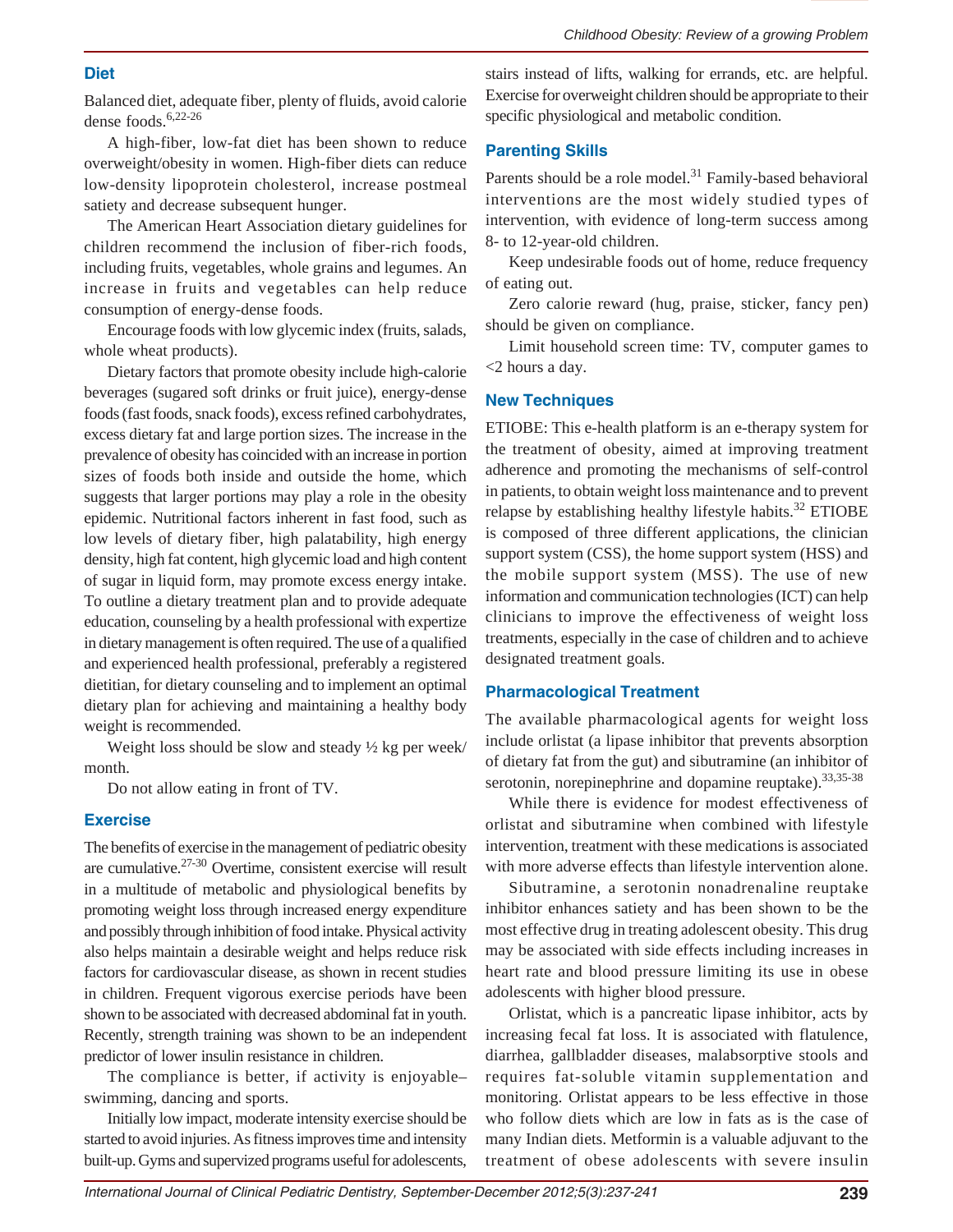resistance, impaired glucose tolerance or polycystic ovarian syndrome. Pharmacotherapy should be reserved as a second line of management and should be considered only when insulin resistance, impaired glucose tolerance, hepatic steatosis, dyslipidemia or severe menstrual dysfunction persist inspite of lifestyle interventions.

All patients should be given dietary, exercise and lifestyle modification instructions and counseling.

# **Surgical Treatment**

Limited data suggest that important comorbidities improve after bariatric surgery in adolescents, perhaps more in youth than in adults, given that most pediatric comorbidities are of shorter duration.33-35,39 Analysis of perioperative complications indicates that bariatric surgical procedures are generally safe, with complications that are similar to those seen in adults. Adolescent candidates for bariatric surgery should be very severely obese (defined by BMI of >40), have attained a majority of skeletal maturity (generally >13 years of age for girls and >15 years of age for boys) and have comorbidities related to obesity that might be remedied with durable weight loss. More severe elevation of BMI (>50 kg/  $(m<sup>2</sup>)$  may be an indication for surgical treatment in the presence of less severe comorbidities. The bariatric procedures preferred in adolescents are Roux-en-Y gastric bypass, vertical banded gastroplasty and adjustable gastric banding.

To date there are no randomized controlled trials of bariatric surgery in children.

No perioperative mortality has been detected in pediatric age groups. There are insufficient data to permit assessment of long-term risks or recidivism in young patients.

Long-term prospective studies are needed to establish the safety and efficacy of restrictive and malabsorptive procedures and to determine whether reductions in morbidity and mortality outweigh the risks of serious surgical complications and life-long nutritional deficiencies.

# **CONCLUSION**

Childhood obesity is a significant threat to the long-term health and well-being of Indian children. Obesity contributes to a significant burden in terms of chronic diseases, rising health care costs, and most importantly, disability and premature death. It appears that this burden will increase in the future. Thus, dentists can and should play an important role in controlling this rising epidemic.

# **REFERENCES**

- 1. Washington DC. Progress in preventing childhood obesity: How do we measure up? Institute of medicine report brief. [Internet]. 2006 Sep. Available from: http://www.iom.edu/Object.File/ Master/36/984/11722\_reportbrief.pdf. [Accessed Jan 2008].
- 2. Overweight and obesity. Atlanta, GA: Centers for disease control and prevention, US department of health and human ser-

vices [Internet]. Available from: http://www.cdc.gov/nccdphp/ dnpa/obesity/index.htm. [Accessed Jan 2008].

- 3. Freedman DS (Division of Nutrition and Physical Activity, Centers for Disease Control and Prevention, Atlanta, Georgia, USA), Dietz WH, Srinivasan SR, Berenson GS. The relation of overweight to cardiovascular risk factors among children and adolescents: The bogalusa heart study. Pediatrics 1999 Jun;103(6 Pt 1):1175-1182.
- 4. Whitaker RC (Department of Pediatrics, Children's Hospital Medical Center and the University of Cincinnati College of Medicine, OH 45229-3039, USA), Wright JA, Pepe MS, Seidel KD, Dietz WH. Predicting obesity in young adulthood from childhood and parental obesity. N Engl J Med 1997 Sep 25;337(13):869-873.
- 5. Serdula MK (Division of Nutrition, National Center for Chronic Disease Prevention and Health Promotion, Atlanta, Georgia 30333), Ivery D, Coates RJ, Freedman DS, Williamson DF, Byers T. Do obese children become obese adults? A review of the literature. Prev Med 1993 Mar;22(2):167-177.
- 6. Daniels SR, Jacobson MS, McCrindle BW, Eckel RH, Sanner BM. American heart association childhood obesity research summit report. Circulation 2009 Apr 21;119(15):e489-517.
- 7. World Health Organization. Global strategy on diet, physical activity and health [Internet]. Available from: http://www.who.int/ dietphysicalactivity/childhood\_what/en/index.html.
- 8. Loos RJ (Human Genomics Laboratory, Pennington Biomedical Research Center, Baton Rouge, LA 70808, USA), Bouchard C. Obesity: is it a genetic disorder? J Intern Med 2003 Nov;254(5): 401-425.
- 9. Speakman JR. Obesity: the integrated roles of environment and genetics. J Nutr 2004 Aug;134(8 Suppl):2090S-2105S.
- 10. World Health Organization. Diet, nutrition and the prevention of chronic diseases. Geneva: World Health Organization/Food and Agricultural Organization; 2002 (WHO Technical Report Series, 916).
- 11. Austin SB (Division of Adolescent and Young Adult Medicine, Children's Hospital, 300 Longwood Ave, Boston, MA 02115, USA. bryn.austin@childrens.harvard.edu), Melly SJ, Sanchez BN, Patel A, Buka S, Gortmaker SL. Clustering of fast-food restaurants around schools: A novel application of spatial statistics to the study of food environments. Am J Public Health 2005 Sep;95(9):1575-1581.
- 12. Wieting JM. Cause and effect in childhood obesity: Solutions for a national epidemic. J Am Osteopath Assoc 2008 Oct;108(10): 545-552.
- 13. Frontera M (Laboratory of Developmental Genetics and Imprinting, The Babraham Institute, Cambridge, UK), Dickins B, Plagge A, Kelsey G. Imprinted genes, postnatal adaptations and enduring effects on energy homeostasis. Adv Exp Med Biol 2008;626:41-61.
- 14. Daniels SR. The consequences of childhood overweight and obesity. Future Child 2006;16(1):47-67.
- 15. Field AE (Division of Adolescent Medicine, Department of Medicine, Children's Hospital Boston and Harvard Medical School, 300 Longwood Avenue, Boston, MA 02115, USA. Alison.Field@TCH. harvard.edu), Laird N, Steinberg E, Fallon E, Semega-Janneh M, Yanovski JA. Which metric of relative weight best captures body fatness in children? Obes Res 2003 Nov;11(11): 1345-1352.
- 16. Freedman DS (Division of Nutrition and Physical Activity, Centers for Disease Control and Prevention, CDC Mailstop K-26, 4770 Buford Hwy, Atlanta, GA 30341-3717, USA. dfreedman@cdc. gov), Khan LK, Serdula MK, Dietz WH, Srinivasan SR, Berenson GS. The relation of childhood BMI to adult adiposity: The Bogalusa Heart Study. Pediatrics 2005 Jan; 115(1):22-27.
- 17. Freedman DS (Division of Nutrition and Physical Activity, Centers for Disease Control and Prevention, Atlanta, Georgia, USA. dfreedman@cdc.gov <dfreedman@cdc.gov>), Mei Z, Srinivasan SR, Berenson GS, Dietz WH. Cardiovascular risk factors and